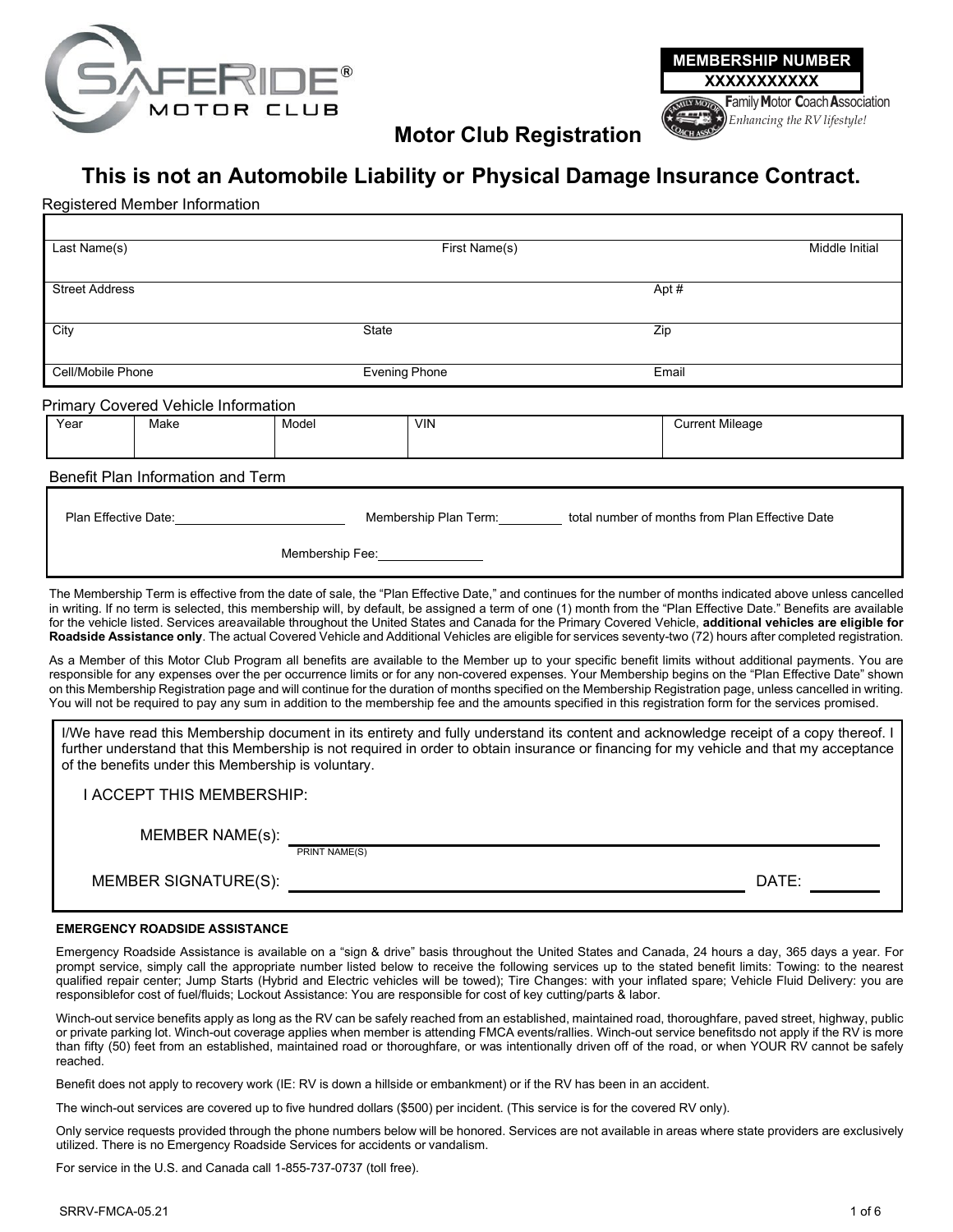#### **MOBILE TIRE SERVICE**

If a spare tire is not available, we will dispatch a mobile tire service company who will mount a like tire. Mobile tire service is not available in all areas. Towing to the nearest qualified repairfacility will be provided if mobile tire service is not available. You will be responsible for all parts and laborfees.

#### **RV TECHNICAL ASSISTANCE**

RV Technical Assistance is available by calling 1-855-737-0737 (toll free), 24-hours a day, 365 days a year. This benefit provides the Member phone access to ASE certified technicians to assist with first level instructions and technical diagnosis with basic troubleshooting and common operational issues with your registered RV. Customers must be able to provide the technician with the RV chassis type, Year, Make, Model, a brief description of the issue, and the location of the RV and their Membership number. The Member performing technicaladjustments or modifications does so at their own risk.

#### **MOBILE MECHANIC DISPATCH SERVICE**

In the event of a RV mechanical breakdown, Company will assist in arranging the dispatch of a mobile mechanic to the customer's location (subject to availability) should you be more than fifty (50) miles from the nearest repair facility. Please be advised not all dealers perform service calls; not all service calls are guaranteed under this Agreement. The customer is responsible for all charges related to on site repairs including but not limited to travel fees, parts, and labor costs. Mobile Mechanic is only available in the United States and Canada. Mobile Mechanic benefits are only available if theunit is inoperable and cannot be moved due to mechanical breakdown. Issues related to malfunction of appliances, parts or systems solely related to the passenger cabin are not covered by Mobile Mechanic benefits.

#### **CUSTOM DOMESTIC TRIP ROUTING SERVICE**

Upon request, Company will furnish Member with information, maps, trip itineraries, discounted hotel reservations, and discounted automobile rental services. Ten (10) days advanced notice required for customized Trip Routing. 1-855-737-0737 (toll free).

#### **CONCIERGE SERVICE**

This service provides assistance with ATM & Business Locators, Car Rental/Hotel/Restaurant Reservations, Rental Car Return, Emergency Return Travel Arrangements, Turn-By-Turn Driving Directions, Traffic Reports, Road Closures, Restaurant Reservations, RV Campground Referrals, RV Storage Facility Locators, Wireless Devises Assistance, Historical Site and Pet Care Locators, Golf Course Tee Time Reservations/ Referrals, Ticket Coordination (theater/music/sports), Pharmacy/Hospital/Emergency Car Locator service, Weather Reports, Shopping Centers, and Local Activities Calendar. Call 1-855-737-0737 (toll free) for assistance.

#### **TRIP INTERRUPTION BENEFITS**

In the event of a RV mechanical breakdown not due to an accident or collision, the Company will reimburse Member up to three hundred dollars (\$300) per day for a maximum of five (5) days for a total of fifteen hundred dollars (\$1,500) for Only the Members lodging and meals when the Member is more than one hundred (100) miles from home and the vehicle must be kept for mechanical repairs at the licensed repairfacility. Member must submit receipts and verification of repairs to Company for benefit reimbursement. This benefit is limited to one (1) incident per any given twelve (12) month period during the term of your membership. If the listed RV is the Members primary residence, this benefit is not available.

#### **HOTEL DISCOUNTS**

Members take advantage of savings when making reservations at the following hotels across the country:

| Company     | <b>Toll-Free Number</b> | <b>Discount I.D. Number</b> | Company                | <b>Toll-Free Number</b> | Discount I.D. Number |
|-------------|-------------------------|-----------------------------|------------------------|-------------------------|----------------------|
| AmeriHost   | 1-800-434-5800          | 1000007012                  | Days Inn               | 1-800-329-7466          | 1000007012           |
| Knights Inn | 1-800-843-5644          | 1000007012                  | Howard Johnson         | 1-800-446-4656          | 1000007012           |
| Travelodge  | 1-800-578-7878          | 1000007012                  | Ramada                 | 1-800-272-6232          | 1000007012           |
| Microtel    | 1-800-771-7171          | 1000007012                  | Super 8 Motels         | 1-800-800-8000          | 1000007012           |
| Baymont Inn | -877-229-6668           | 1000007012                  | Wingate Inns           | 1-800-228-1000          | 1000007012           |
| Hawthorn    | 1-800-527-1133          | 1000007012                  | <b>Comfort Suites</b>  | 1-800-4-CHOICE          | 00712101             |
| Comfort Inn | -800-4-CHOICE           | 00712101                    | Sleep Inn              | 1-800-4-CHOICE          | 00712101             |
| Quality     | 1-800-4-CHOICE          | 00712101                    | <b>Mainstay Suites</b> | 1-800-4-CHOICE          | 00712101             |
| Clarion     | -800-4-CHOICE           | 00712101                    | Rodeway                | 1-800-4-CHOICE          | 00712101             |
| EconoLodge  | 1-800-4-CHOICE          | 00712101                    |                        |                         |                      |

#### **RENT-A-CAR DISCOUNTS**

Members are eligible to receive savings when renting vehicles from the following national rental car companies:

| <b>Company</b>           | Toll-Free Number | Discount I.D. Number | Company             | <b>Toll-Free Number</b> | <b>Discount</b><br><b>Number</b> | I.D. |
|--------------------------|------------------|----------------------|---------------------|-------------------------|----------------------------------|------|
| Avis                     | 1-800-331-1212   | G728200              | Hertz Rent-A-Car    | 1-800-654-2200          | 1844856                          |      |
| <b>Budget Rent-A-Car</b> | 1-800-527-0700   | Z863800              | National Car Rental | 877-222-9058            | EHSB09A                          |      |
| Enterprise               | 800-593-0505     | EHSB09A              |                     |                         |                                  |      |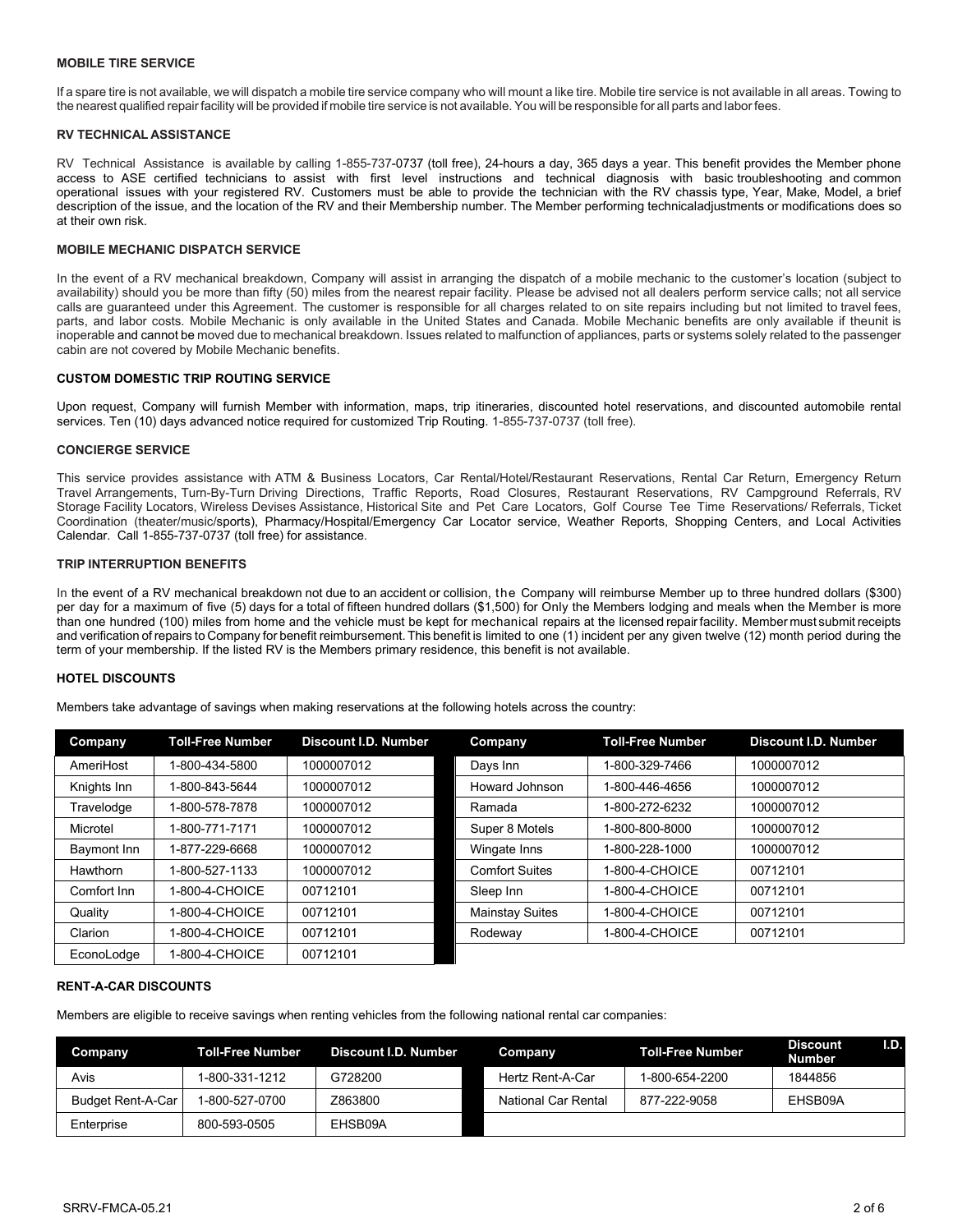#### **CUSTOMER SERVICE AND CONTACT INFORMATION**

All Motor Club benefits are offered through and provided by SafeRide Motor Club, Inc. 1-855-737-0737 (toll free). You have the right to file a complaint by submitting a written statement to our Customer Care Department at 13901 Midway Rd Ste 102-42, Dallas, TX 75244-4388 or by contacting a representative at 1-855-737-0737 (toll free). Benefits are available throughout the United States of America and Canada.

#### **ARBITRATION**

In the event, the Member and Motor Club disagrees on the amount of a covered loss, or whether coverage is provided under this Membership, each party may agree to submit the dispute to voluntary and non-binding arbitration. Each party further agrees to share equally in the cost of arbitration and either party may demand a three-member-arbitration panel.

**Emergency road service benefits are designed to assist members in an emergency** and are not designed to reimburse members for repeated service calls for a vehicle in need of mechanical repairs or replacement parts. Excessive claims may result in review of your eligibility for membership. Excessive use is determined based upon such considerations as your length of membership, nature, frequency, volume and dollar amount of claims.

#### **CANCELLATION AND TRANSFER**

This Motor Club Membership may be cancelled by the Motor Club upon mailing the named Member at the address of record, a written notice stating the time, not lessthan ten (10) business days thereafter, that such cancellation shall be effective based on:

- a) Failure to pay a Membership fee when due or on grounds stated in this Membership.
- b) Material misrepresentation.
- c) Substantial breaches of contractual duties, conditions, or warranties.
- d) Substantial change in the risk assumed, except to the extent that Motor Club should reasonably have foreseen the changeor contemplated the risk in writing this Membership.

The named Member may cancel the Membership by surrender hereof or by mailing a written notice signed by the Member to the Motor Club address above.

The member will receive a pro-rata refund of the Membership fees calculated on a monthly basis without any deductions. This Membership may be transferred to another vehicle for a thirty-dollar (\$30) fee with a thirty (30) day transfer waiting period. The Member must call 1-855-737-0737 (toll free) for the purpose to obtain a transfer form.

#### **OBLIGATIONS**

All Motor Club benefits are offered through SafeRide Motor Club, Inc1-855-737-0737 (toll free). The benefits and obligations under this Motor Club are backed by insurance. You have the right to file a complaint by submitting a written complaint to our Customer Care Department at 13901 Midway Road, Suite 102-4299 Dallas, TX 75244-4388 or by contacting a representative at 1-855-737-0737 (toll free). Benefits are available throughout the United States of America and Canada.

#### **PRIVACY POLICY**

The Provider uses and protects any information that you provide when you purchase this product. By purchasing the product, you authorize the Provider to contact you by email, telephone, or mail regarding the status of the coverage term hereunder and any renewal options, claims made by you for benefits under this product, and the addition or discontinuation of services and products covered by this product. You may withdraw this permission at any time by providing notice of such withdrawal to the Provider as set forth herein. The Provider may also do the following with information included in this product document: internal claims administration; provide your information to the insurance provider and/or obligor for additional claims administration functions; use information to improve products and services; use your information for internal market research. The provider has implemented procedures to safeguard information collected in this product document. Images of this product document will be stored digitally on secure servers. Digital images will be substituted for provider's physical copy of the product document. The provider intends to store all digital images for a period of up to seven (7) years or through the expiration of the coverage term of the product, whichever is greater. To learn more about how Vehicle Administrative Services, Ltd. and SafeRide Motor Club, Inc. use your information, please visit their website at: [https://saferide.vehicleadminservices.com/website-privacy-policy/.](https://saferide.vehicleadminservices.com/website-privacy-policy/)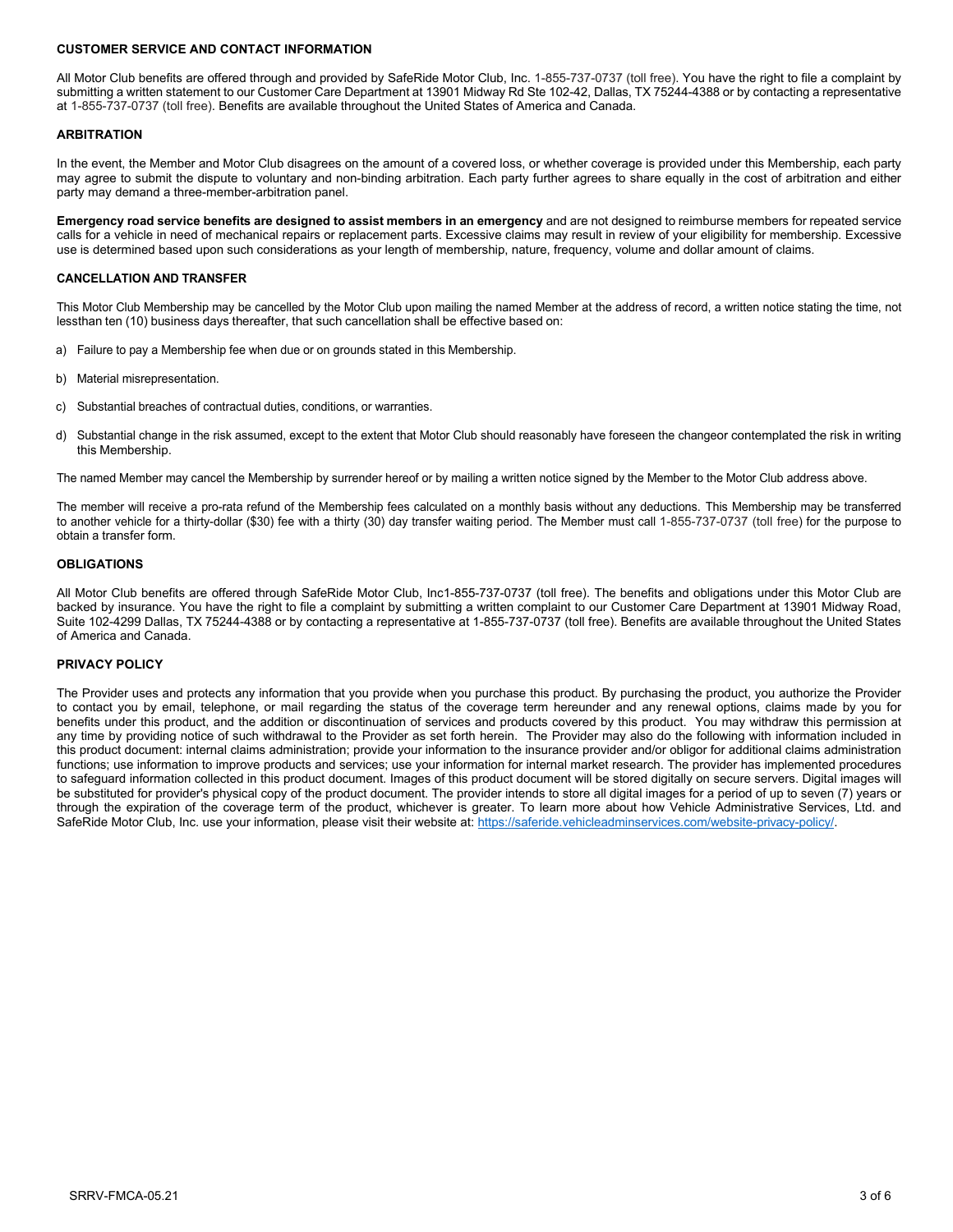This is a motor club Membership and does not comply with any financial responsibility law. Benefits and services provided by SafeRide Motor Club, Inc.

### **Motor Club Membership I.D. Cards:**

# **SafeRide Motor Club, Inc.**

Member Name:

Member Number:

Effective Date:

Expiration Date:

William Breindel, Chief Executive Officer

SafeRide Motor Club, Inc.

**Home Office:** SafeRide Motor Club, Inc. 5001 Spring Valley Rd Ste 350W Dallas, TX 75244-4388 Phone: 1-855-737-0737

To obtain Emergency Road Services, or any other benefits listed on your membership registration form, please call (toll free):

# **1-855-737-0737**

Your emergency roadside assistance plan provides delivery in theevent you are in need of towing or any other listed plan service. There is no coverage for unauthorized services.

Services provided by SafeRide Motor Club, Inc. 13901 Midway Road, Suite 102-429, Dallas, TX 75244-4388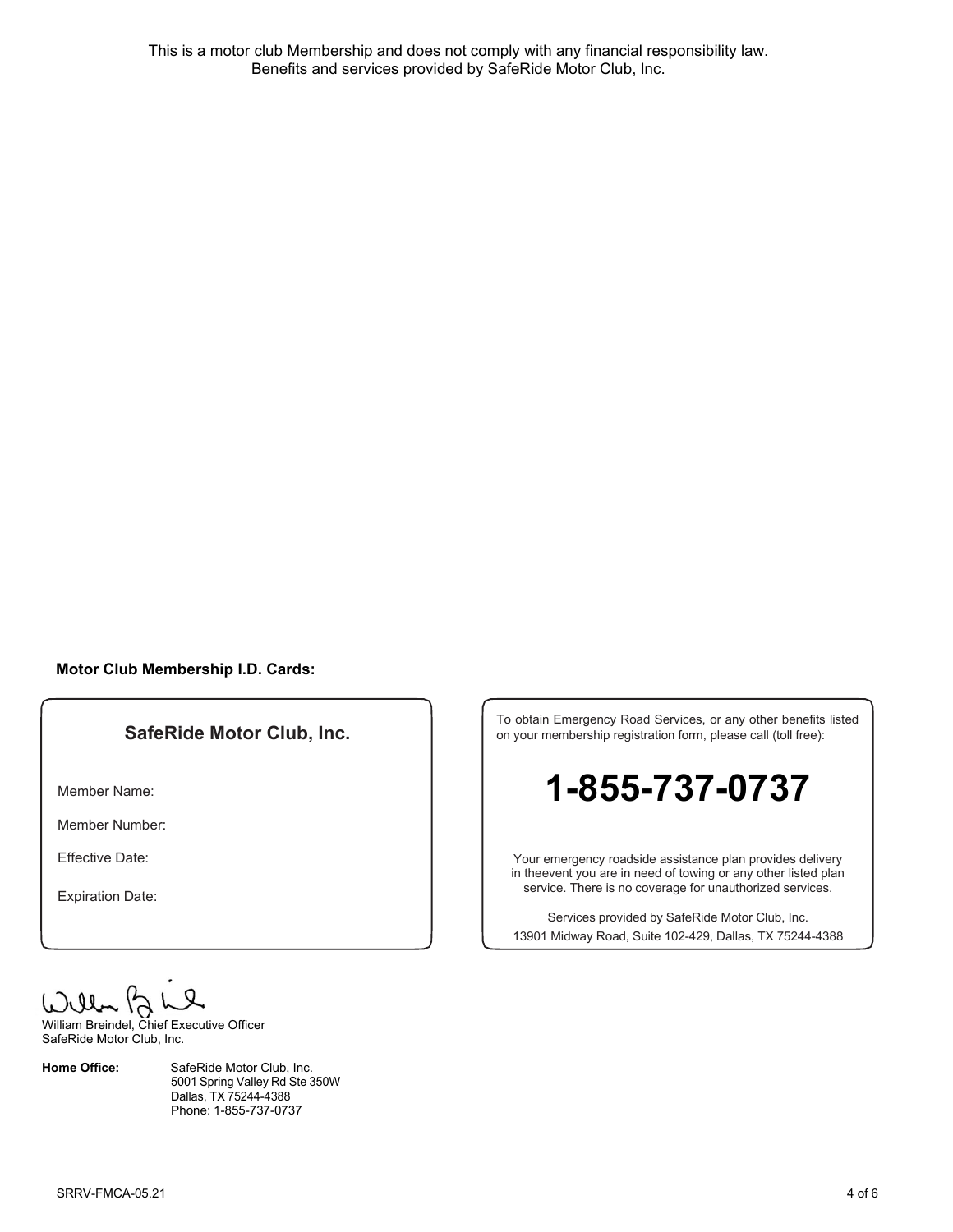#### **Other Offices:**

SafeRide Motor Club, Inc. c/o Corporation Service Company, Inc. 641 South Lawrence Street, Montgomery, AL 36104

SafeRide Motor Club, Inc. c/o Corporation Service Company 300 Spring Building, Suite 900 Little Rock, AR 72201

SafeRide Motor Club, Inc. c/o Corporation Service Company 8825 N. 23rd Avenue, Suite 100 Phoenix, AZ 85021

SafeRide Motor Clun, Inc. c/o Corporation Service Company Which Will Do Business In California As CSC-Lawyers Incorporating Service 2710 Gateway Oaks Drive, Suite 150N Sacramento, CA 95833-3505

SafeRide Motor Club, Inc. c/o Corporation Service Company 1900 W. Littleton Boulevard, Littleton, CO 80120

SafeRide Motor Club, Inc. c/o Corporation Service Company 100 Pearl Street, 17th Floor, MC-CSC1 Hartford, CT 06103

SafeRide Motor Club, Inc. c/o Corporation Service Company 1090 Vermont Avenue N.W., Washington, DC 20005

SafeRide Motor Club, Inc. c/o Corporation Service Company 251 Little Falls Drive, Wilmington, DE 19808

SafeRide Motor Club, Inc. c/o Corporation Service Company 1201 Hays Street, Tallahassee, FL 32301 SafeRide Motor Club, Inc. c/o Corporation Service Company 40 Technology Pkwy South, #300, Norcross, GA 30092

SafeRide Motor Club, Inc. c/o Corporation Service Company 1003 Bishop Street, Suite 1600 Pauahi Tower Honolulu, HI 96813

SafeRide Motor Club, Inc. c/o Corporation Service Company 505 5th Avenue, Suite 729 Des Moines, IA 50309

SafeRide Motor Club, Inc. c/o Corporation Service Company 12550 W. Explorer Drive, Suite 100 Boise, ID 83713

SafeRide Motor Club, Inc. c/o Illinois Corporation Service Company 801 Adlai Stevenson Drive, Springfield, IL 62703

SafeRide Motor Club, Inc. c/o Corporation Service Company 135 North Pennsylvania Street, Suite 1610 Indianapolis, IN 46204

SafeRide Motor Club, Inc. c/o Corporation Service Company 2900 SW Wanamaker Drive, Suite 204 Topeka, KS 66614

SafeRide Motor Club, Inc. c/o Corporation Service Company 421 West Main Street, Frankfort, KY 40601

SafeRide Motor Club, Inc. c/o Corporation Service Company 501 Louisiana Avenue, Baton Rouge, LA 70802

SafeRide Motor Club, Inc. c/o Corporation Service Company 84 State Street, Boston, MA 02109

SafeRide Motor Club, Inc. c/o CSC-Lawyers Incorporating Service Company 7 St. Paul Street, Suite 820 Baltimore, MD 21202

SafeRide Motor Club, Inc. c/o CSC-Lawyers Incorporating Service (Company) 601 Abbot Road, East Lansing, MI 48823

SafeRide Motor Club, Inc. c/o Corporation Service Company 2345 Rice Street, Suite 230 Roseville, MN 55113

SafeRide Motor Club, Inc. c/o CSC-Lawyers Incorporating Service Company 221 Bolivar Street, Jefferson City, MO 65101

SafeRide Motor Club, Inc. c/o Corporation Service Company 7716 Old Canton Road, Suite C Madison, MS 39110

SafeRide Motor Club, Inc. c/o Corporation Service Company 26 West Sixth Avenue, P.O. Box 1691 Helena, MT 59624-1691

SafeRide Motor Club, Inc. c/o Corporation Service Company 2626 Glenwood Avenue, Suite 550 Raleigh, NC 27608

SafeRide Motor Club, Inc. c/o Corporation Service Company 1709 North 19th Street, Suite 3 Bismarck, ND 58501-2121

SafeRide Motor Club, Inc. c/o CSC-Lawyers Incorporating Service Company 233 South 13th Street, Suite 1900 Lincoln, NE 68508

SafeRide Motor Club, Inc. c/o Corporation Service Company 10 Ferry Street, Suite 313 Concord, NH 03301

SafeRide Motor Club, Inc. c/o Corporation Service Company Princeton South Corporate Center 100 Charles Ewing Blvd., Ste. 160 Ewing, NJ 08628 SafeRide Motor Club, Inc. c/o Corporation Service Company MC-CSC1, 726 E. Michigan Dr., Ste 101 Hobbs, NM 88240-3465

SafeRide Motor Club, Inc. c/o Corporation Service Company 112 North Curry Street, Carson City, NV 89703

SafeRide Motor Club, Inc. c/o Corporation Service Company 80 State Street, Albany, NY 12207-2543

SafeRide Motor Club, Inc. c/o Corporation Service Company 50 West Broad Street, Suite 1330 Columbus, OH 43215

SafeRide Motor Club, Inc. c/o Corporation Service Company 10300 Greenbriar Place, Oklahoma City, OK 73159-7653

SafeRide Motor Club, Inc. c/o Corporation Service Company 1127 Broadway Street NE, Suite 310 Salem, OR 97301

SafeRide Motor Club, Inc. c/o Corporation Service Company 2595 Interstate Drive, Suite 103 Harrisburg, PA 17110

SafeRide Motor Club, Inc. c/o Corporation Service Company 222 Jefferson Boulevard, Suite 200 Warwick, RI 02888

SafeRide Motor Club, Inc. c/o Corporation Service Company 508 Meeting Street, West Columbia, SC 29169

SafeRide Motor Club, Inc. c/o Corporation Service Company 503 South Pierre Street, Pierre, SD 57501

SafeRide Motor Club, Inc. c/o Corporation Service Company 2908 Poston Avenue, Nashville, TN 37203

SafeRide Motor Club, Inc. c/o Corporation Service Company 15 West South Temple, Suite 600 Salt Lake City, UT 84101

SafeRide Motor Club, Inc. c/o Corporation Service Company 100 Shockoe Slip, 2nd Floor Richmond, VA 23219

SafeRide Motor Club, Inc. c/o Corporation Service Company 100 North Main Street, Suite 2 Barre, VT 05641

SafeRide Motor Club, Inc. c/o Corporation Service Company MC-CSC1, 300 Deschutes Way SW, Suite 208 Tumwater, WA 98501

SafeRide Motor Club, Inc. c/o Corporation Service Company 8040 Excelsior Drive, Suite 400 Madison, WI 53717

SafeRide Motor Club, Inc. c/o Corporation Service Company 209 West Washington Street, Charleston, WV 25302

SafeRide Motor Club, Inc. c/o Corporation Service Company 1821 Logan Avenue, Cheyenne, WY 82001